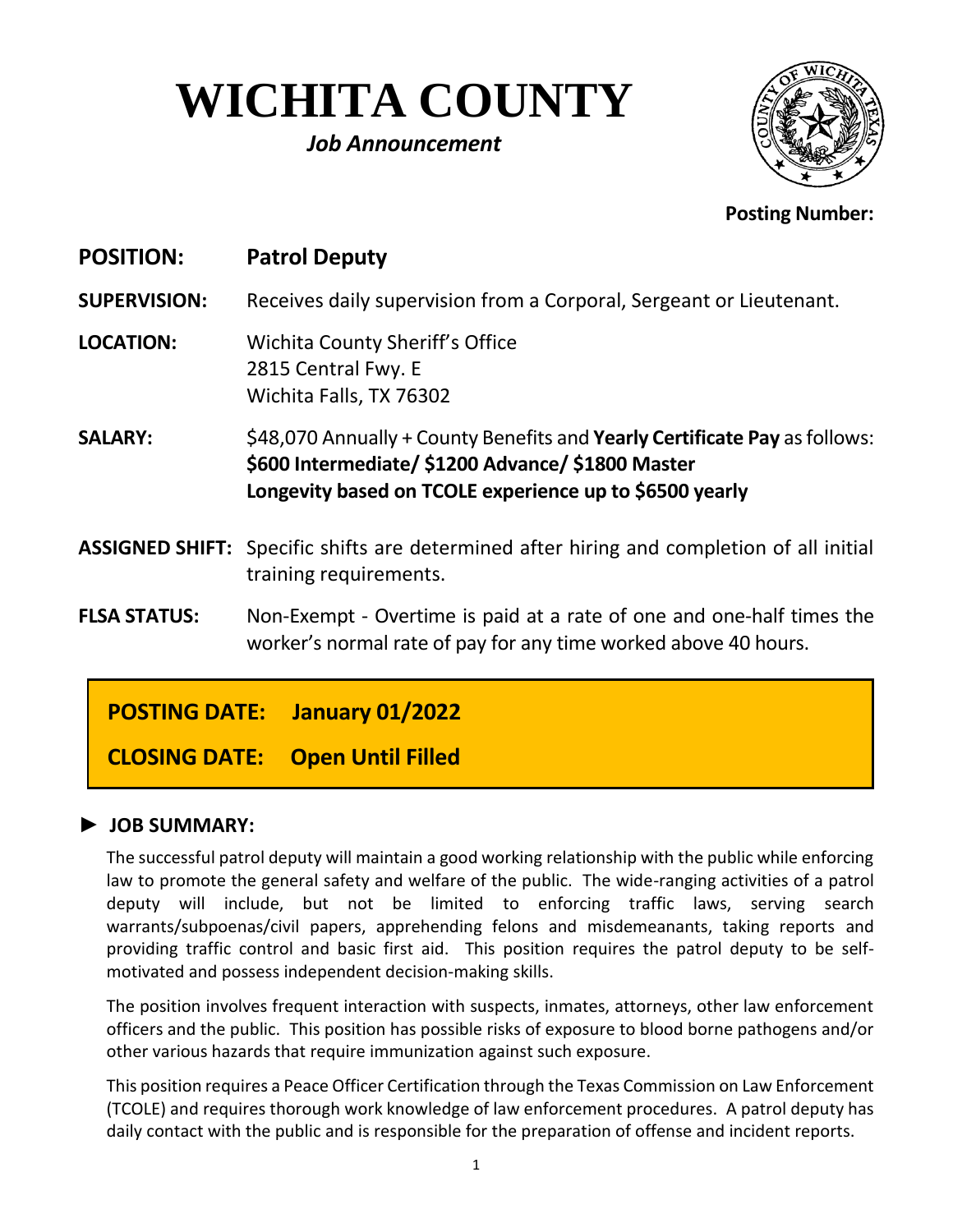A patrol deputy is subject to assignment in various divisions of the Wichita County Sheriff's Office to include Patrol, Civil, Security and/or Fugitive Apprehension.

A patrol deputy may encounter dangerous/violent, life threatening or unusual situations at any time to include working outside in extreme hot/cold weather conditions; in high, precarious places; with explosives, fumes, airborne particles and/or toxic or caustic chemicals and vibration.

#### **► SUPERVISION:**

This position is responsible for following any order or direction from the chain of command as follows:

- 1. Corporal
- 2. Sergeant
- 3. Lieutenant
- 4. Deputy Chief
- 5. Chief Deputy
- 6. Sheriff

#### **► ESSENTIAL DUTIES AND RESPONSIBILITIES:**

- Performs preventative patrol in the unincorporated areas of Wichita County and enforces the law.
- Takes calls on demand, walk in and telephone reports and responds to calls for service, assistance and law enforcement emergencies.
- Responds to crime scenes, secures the scene to protect life and prevent further criminal acts.
- Takes information on incidents and criminal actions and effectively disseminates the information.
- Performs preliminary investigative work involving alleged crimes against persons or property with minimal supervision.
- Serves criminal and civil warrants and arrests law violators.
- Prepares detailed reports of activities and investigations made, and testifies in court.
- Performs other law enforcement work associated with being a licensed Texas Peace Officer in the detection and prevention of violations of the law.
- Must perform all additional duties as assigned.

**Note**: The essential duties listed above are intended only as illustrations of the various types of work that may be performed by a patrol deputy. The omission of specific statements of duties does not exclude them from the position if the work is similar, related or a logical assignment to the position and is assigned by the supervisor.

#### **► MANDATORY QUALIFICATIONS:**

- High school diploma or GED equivalent is required.
- Must have a minimum Basic Law Enforcement Certificate as dictated by the State of Texas.
- Must have a valid Texas Driver's License with a good driving record.
- Must be at least 21 years of age.
- Must be able and willing to work any shift that cover operations 24 hours per day including nights, weekends and holidays and be ready for 24-hour call out.
- Must be able to work extended hours under adverse conditions in extremely dangerous life threatening situations.
- Must be able and available for out of town trips at a moment's notice to transport prisoners.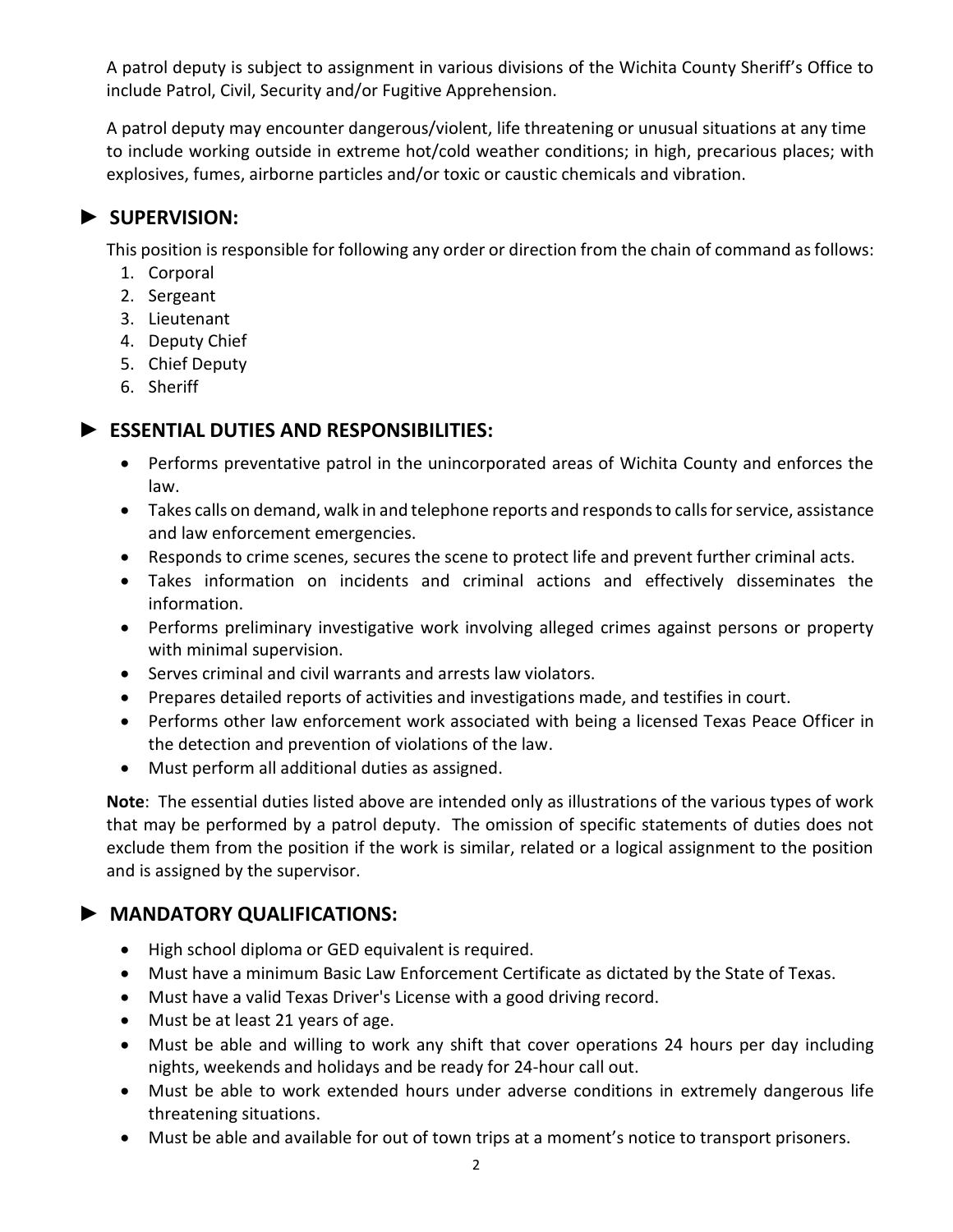- Must successfully complete/maintain a minimum of 40 hours of training every two years.
- Must pass a pre-employment physical exam, drug test and strength test (WorkSteps) paid by Wichita County.
- Must maintain an acceptable degree of physical fitness.
- **Reasoning Ability:** Must possess the ability to apply common sense and understanding to analyze complex situations, problems and data, and use sound judgment to draw conclusions and make decisions. Must be able to comprehend and articulate complex facts and relationships in detail and to summarize and write clearly, concisely and legibly, and to be able to testify in court in an objective, concise, and professional manner. Must be able to produce or obtain reports.
- **Language Skills:** Must be able to communicate effectively both verbally and in writing. Must be able and willing to effectively communicate with others to establish and maintain effective working relationships with citizens, subordinates, peers and supervisors. Must be able to follow verbal and written instructions.
- Must be able and willing to apply common sense understanding to carry out instructions furnished in verbal, written or diagram form.
- Must be able to deal with problems involving several variables in standardized situations.
- Must be able to use a computer, typewriter, camera, tape recorder, police car, police radio, handgun and other weapons and tools as required.

#### **► PHYSICAL DEMANDS AND WORKING CONDITIONS:**

The physical demands and work environment described herein are representative of those that must be met by a patrol deputy to successfully perform the essential duties of this position. Reasonable accommodations may be made to enable individuals with disabilities to perform the essential functions of this job.

- Must frequently stand, walk, sit, run, reach with hands and arms, and talk or hear and occasionally be required to climb or balance, stoop, kneel, crouch or crawl, and smell.
- Must regularly lift and/or move up to ten (10) pound loads and occasionally lift and/or move more than one hundred (100) pound loads.
- Must be able to drive long distances and drive eight (8) hours or more during a 24-hour period.
- In order to meet the physical demands of the job such as handling violent prisoners and pursuing fleeing suspects, etc., a patrol deputy must be physically fit and have full use of extremities.
- Specific vision abilities required by this job include close vision, distance vision, color vision, peripheral vision, depth perception and the ability to adjust focus.
- The noise level in the work environment is usually moderate.

#### **► SELECTION GUIDELINES:**

Candidates for employment will be considered based upon the following:

- 1. Applicants must complete and submit a Wichita County Employment Application. Note: Current Wichita County Sheriff's Office employees may submit a memorandum for consideration.
- 2. Applicant's education and experience, prior work history, oral interview, and reference checks.
- 3. Applicants may be required to take job related tests prior to selection.
- 4. The final hiring decision is made by the Wichita County Sheriff.